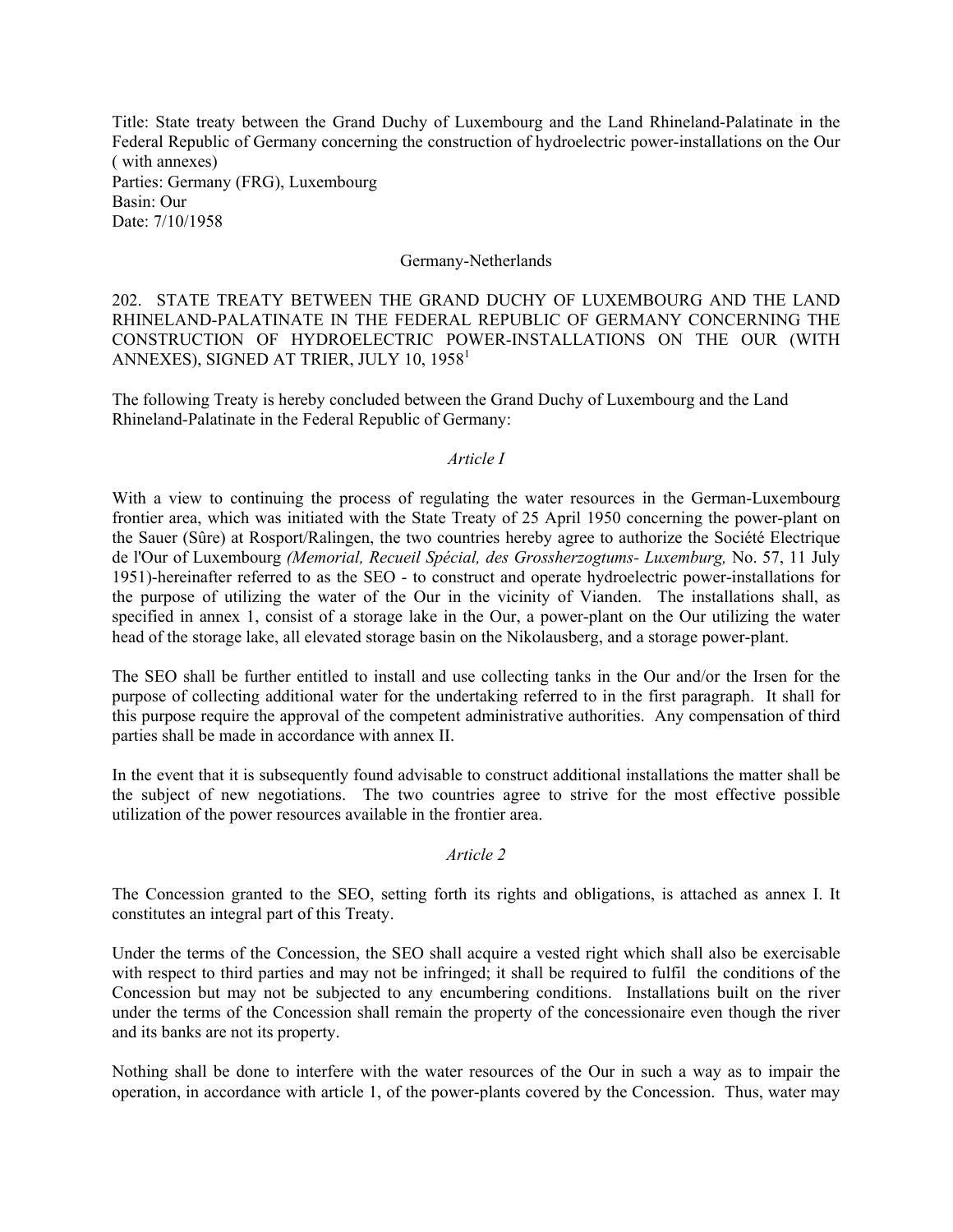not be taken from watercourses in the catchment area of the Our above the installations in such a way as to cause such impairment, nor may the water above the installations be polluted or chemically contaminated in a manner detrimental to the operation of the plants. No claims arising out of offences committed by third parties may be made against the Contracting Countries.

As confirmation of the vested right accorded to it by this Treaty and by the laws enacted for the purpose of ratifying the same, and of the obligations connected with the said right, the SEO shall receive a concession deed consisting of a copy of annex I and the plans attached thereto.

# *Article 3*

The two countries take note of the fact that the installations described in article 1 and the lines carrying power to and from them affect the public interest and. general welfare of both countries. They therefore undertake to carry out the measures required to ensure the completion, operation and maintenance of the project.

# *Article 4*

If the use of the river by the SEO under the terms of the Concession causes the rights of other to be impaired, the SEO shall take practical measures to reduce the damage to a minimum, in so far as such measures are economically feasible, and shall, if necessary, make appropriate compensation to the injured parties.

Detailed provisions concerning this matter and the procedure to be followed are contained in annex II.

Compensation proceedings shall not affect the construction and operation of the power-plants.

### *Article 5*

In view of the fact that the installations as a whole are in the nature of a frontier power-plant which, moreover, is lot used for primary generation but solely for the storage of power, the pump current fed in from Germany to operate the installations shall not be regarded in Luxembourg as constituting an import and shall therefore be exempt from duties and levies of all kinds. Similarly, the Land Rhineland-Palatinate shall, within the limits of its jurisdiction, endeavour to ensure that peak current supplied to Germany is not regarded as an import.

### *Article 6*

Luxembourg, in whose territory the generating installations are to be constructed, shall not hinder or prohibit the export of current but shall, under the terms of the contracts to be concluded by the SEO, facilitate such export and exempt it from duties of all kinds.

### *Article 7*

In view of the recognized beneficial character of the undertaking, the SEO shall in Luxembourg be granted a 50 per cent reduction in all taxes levied on income or assets of any kind. For the same reason, the SEO shall not be subject in Luxembourg to any taxes which are not of general application or are otherwise exceptional.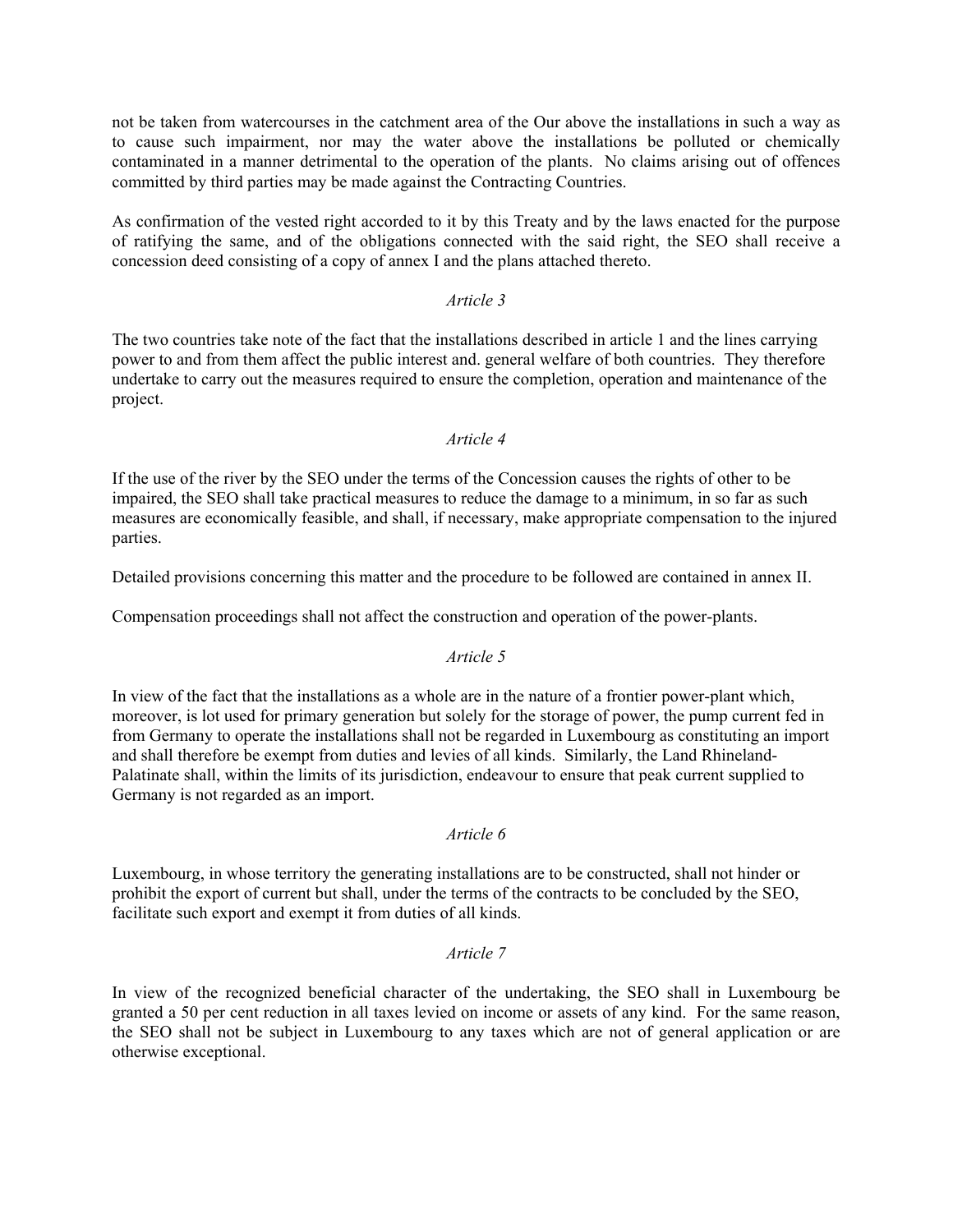The lines used to transmit power to and from the installations shall benefit from the same preferential treatment in Luxembourg. In Germany, the Land Rhineland-Palatinate shall endeavour to ensure that the said lines benefit from all forms of fiscal and economic relief which are available to power-plants and transmission lines duly recognized as beneficial.

The supplying of pump current to the installations and the supplying, in return, of storage Current shall not be regarded in Luxembourg as constituting a commercial transaction.

### *Article 8*

In letting contracts for the construction of the installations covered by the Concession, reasonable consideration shall be given to the Luxembourg and German economics. Nothing shall be done to prevent the SEO from letting its contracts on the basis of commercial and technological considerations or from giving preference to those concerns which are best able to guarantee completely satisfactory set-vice at competitive prices.

### *Article 9*

The German interested parties shall be given an appropriate voice in the SEO and its organs, particularly as regards the management, security and economic efficiency of the installations covered by the Concession. Further provisions in this regard are contained in annex III, which constitutes an integral part of this Treaty.

### *Article 10*

This Treaty, being a special arrangement regulating the matters in question, shall take precedence over all other legislation of the Contracting Countries and over any articles of association of companies.

# *Article 11*

Any disputes arising out of' this Treaty shall be settled by an arbitral tribunal. The said tribunal shall consist of two arbitrators, of whom each of the two countries shall appoint one.

Where the arbitrators are unable to agree, they shall be entitled to choose an umpire, whose decision shall be final. If no agreement can be reached on the choice of the umpire, the two countries shall consult on the matter.

The costs occasioned by the proceedings of the aforementioned arbitral tribunal shall be shared equally by the two countries.

### ANNEX I

### *Concession*

The Société Electrique de l'Our-hereinafter referred to as the SEO - whose address is Boulevard Roosevelt 4, Luxembourg, shall have the right, in accordance with the attached plans and explanatory material:

(a) To bank up the Our above Vianden at Lohmühle by means of a masonry dam up to a height of 226.00 metres above mean sea level;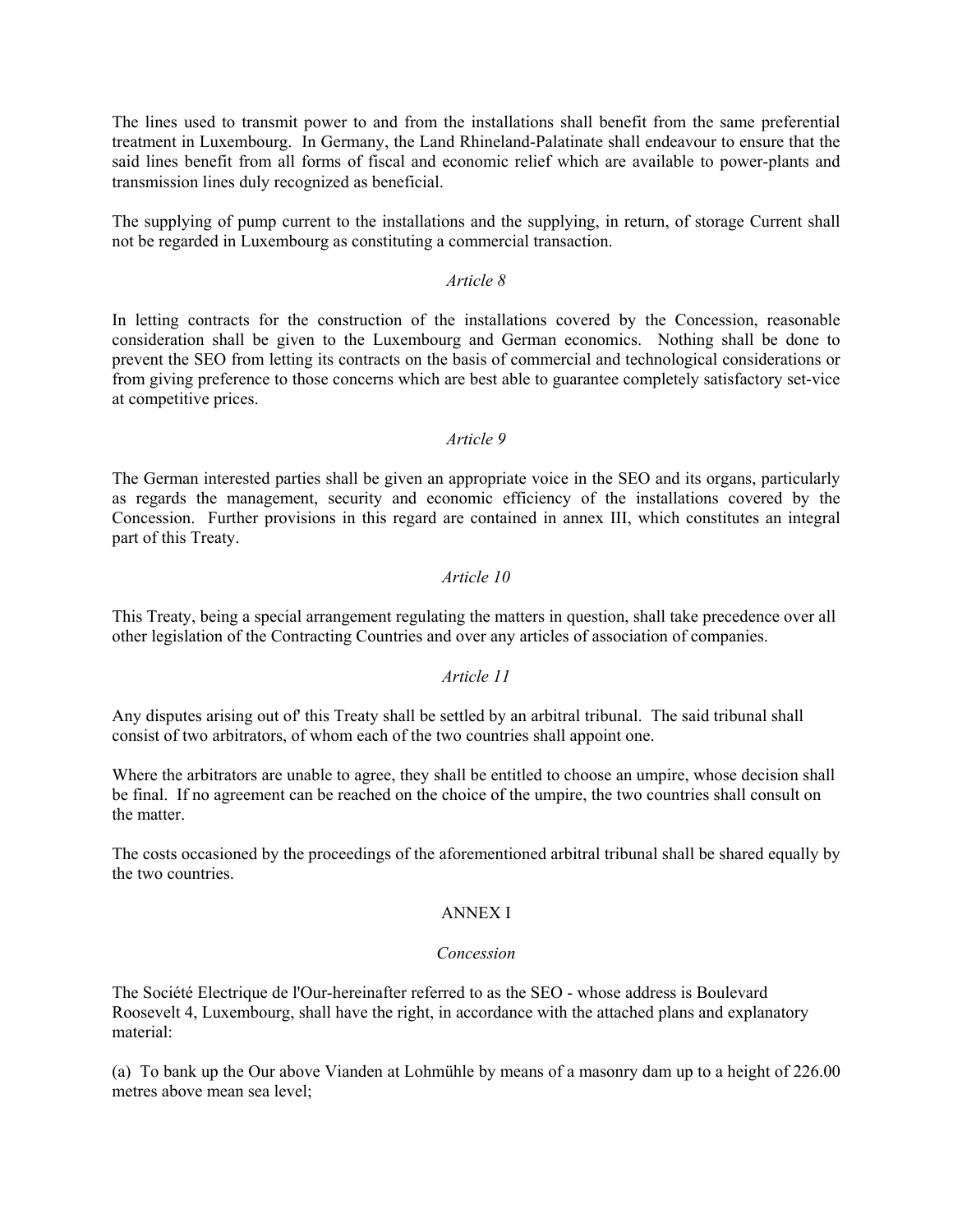*(b)* To remove water at a rate not exceeding approximately 170 cubic metres per second from the reservoir created in the Our valley in accordance with paragraph (a), to pump such water into the elevated storage basin situated on the Nikolausberg - the capacity of which is approximately 5.5 million cubic rnetres - and as a result to lower the level or the backwater in the valley to a height of not less than 219.75 metres above mean sea level;

*(c)* To remove water at a rate not exceeding approximately 320 cubic metres per second from the elevated storage basin, to feed such water back into the reservoir in the Our valley for the purpose of generating electric power, and as a result to raise the level of the backwater in the valley at Lohmühle once more to a height not exceeding 226.00 metres above mean sea level;

*(d)* To utilize in a hydroelectric power-plant below the masonry dam, for the purpose of generating electric power, a quantity not exceeding approximately sixteen cubic metres per second of the water banked up in the Our valley, and to feed such water back into the Our immediately

This Concession shall become effective upon the ratification of the State Treaty. It shall terminate ninetynine years after the date on which the storage power-plant enters into full operation. The SEO shall inform the supervisory authorities of such date. Article 2 of the State Treaty shall be deemed to be an integral part of this Concession.

# *Conditions*

The aforementioned rights shall be granted subject to the following conditions:

1. The maximum permissible level of the backwater in the Our valley shall be 226.00 metres above mean sea level at the dam and shall be indicated by a water-level marker before the installations enter into operation.

2. The natural movement of water and the bed-load hitherto prevailing in the Our below the dam shall undergo no adverse change by reason of the reservoir (lower basin) being filled and emptied or of water being removed to and led back from, the elevated storage basin (upper basin).

Self-recording water-gauges shall be installed and maintained by the SEO above Stolzembourg and below the masonry dam for the purpose of observing the movement of water in the Our. A clearly visible staff gauge shall be installed at each cross-section as a control on the self-recording gauges.

3. A water-level marker indicating the maximum persmissible water-level shall be affixed in the elevated storage basin before the installations enter into operation. Water-levels shall be continuously indicated by a self-recording water-gauge; as a control on the self-recording gauge, a staff gauge shall be installed at a place where it can be readily examined.

4. In filling and, where necessary, emptying the reservoir in the Our valley, the movement of water in the Our shall be taken into account. The supervisory authorities shall be notified in good time of the measures contemplated in this regard.

5. The shut-off devices at the lower dam site shall be so designed as to ensure that water is discharged at the rate of 400 cubic metres per second at high water without rising above the water-level marker.

6. The intake structures of the elevated storage basin shall be equipped with automatic devices to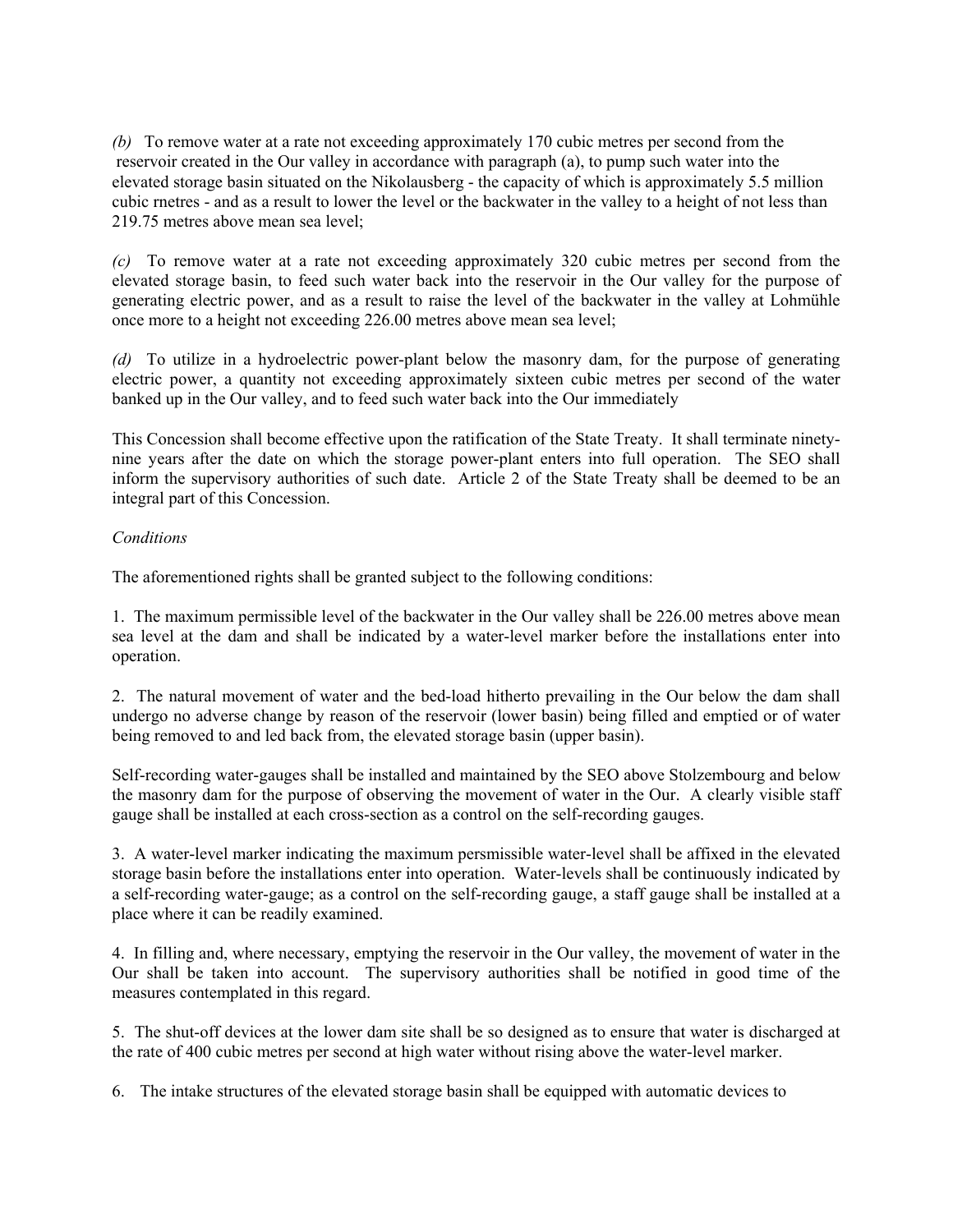prevent the basin from running dry where there is danger of its doing so.

7. The outlet opening of the tail-water conduit in the valley shall be so constructed as to prevent erosion of any kind or damage to the river-banks in the Our valley.

8. After the installations enter into operation, the river-banks shall be maintained by the SEO in proper condition in the area of the reservoir and for a distance of fifty metres below the dam.

9. Floating matter which collects in front of the various screening devices shall be removed from the banked-up area.

10. The SEO shall maintain in good condition as prescribed herein all installations which it constructs for the purposes of the Concession.

11. The SEO shall be accorded fishery rights in the reservoir area and shall safeguard all fishery interests in a uniform manner. Any impairment of such rights shall be compensated for as much as possible by annually stocking the river with fry; the same shall apply where the construction of the dam interferes with the migration of fish and this impairs the fishery rights of persons having such rights on the Our above or below the reservoir.

To the extent that the proper operation of the installations so permits, the SEO shall allow persons having fishery rights to engage in regular fishing.

The foregoing provisions shall be without prejudice to State supervision of fisheries.

12. Where public roads are closed to traffic as a result of the construction or operation of the installations covered by the Concession, the SEO shall relocate the said roads or construct equivalent replacement roads.

13. The SEO shall, in accordance with annex II of the State Treaty of 10 July 1958, make compensation to third parties whose rights are impaired by reason of the company's installations.

14. The supervisory authorities shall be empowered to authorize any changes in the installations covered by the Concession which in. the course of subsequent planning or during construction appear advisable but are not such as to alter the fundamental character of the entire project.

15. Within the general framework of the foregoing conditions the construction and management of the storage power-plant shall be left to the SEO. The supervisory authorities shall ensure that the conditions of the Concession are complied with. For the purpose of performing this function, they shall have access to the dam installations and the storage basin at all times. The readings of the self-recording water-gauges at any given time and the results of the discharge measurements in the drains above and below the reservoir shall be transmitted to the supervisory authorities on request, and in any event at monthly intervals. The supervisory authorities may carry out their own measurements.

16. The rights established by this Concession may not be transferred separately by the undertaking; the Concession and the installations may be transferred only in their entirety.

17. The SEO shall be required to begin construction of the installations not later, than two years after the Concession becomes effective and to begin operation of the first generator-unit not later than four additional years thereafter. A reasonable extension of these time-limits may be granted by the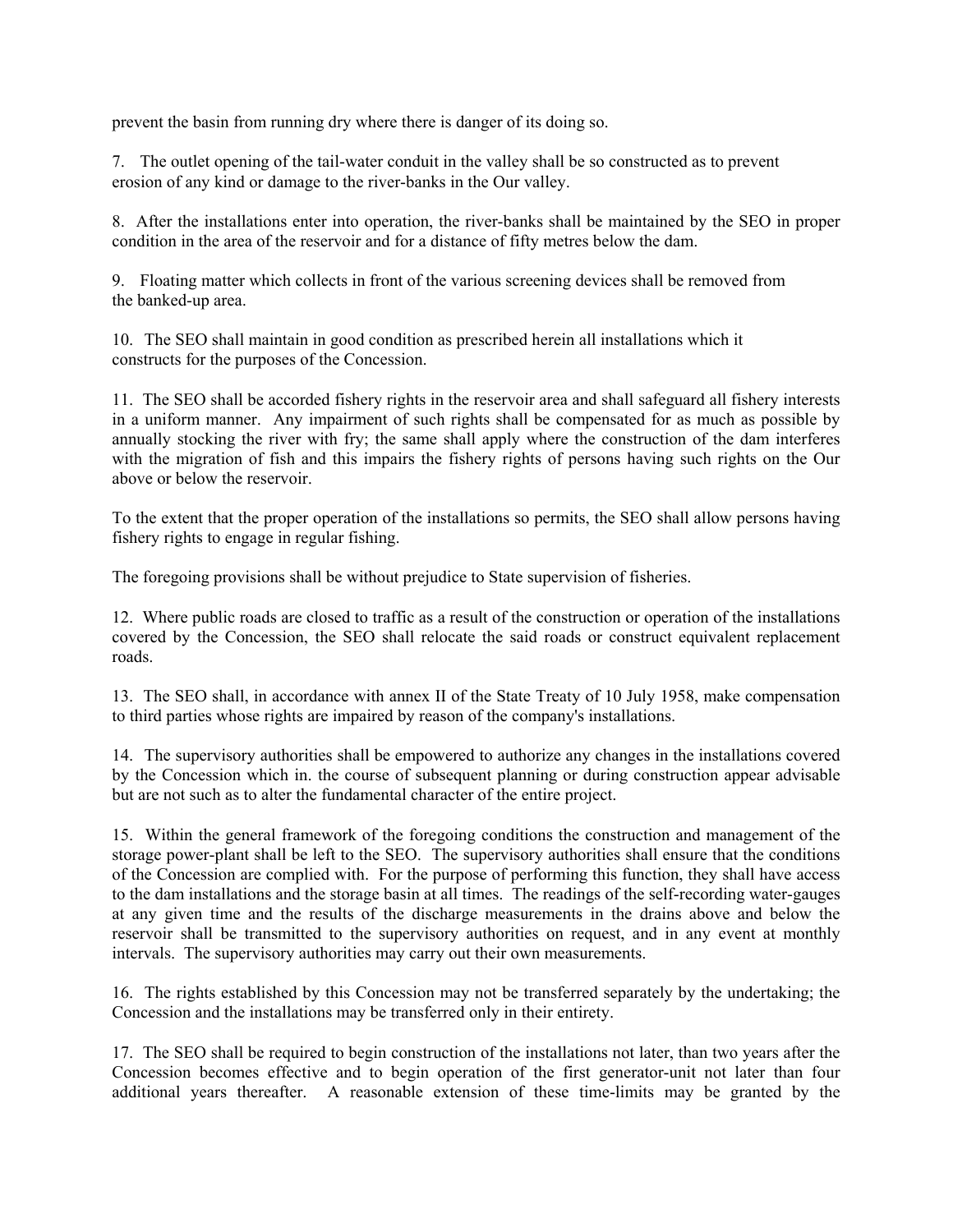supervisory authorities if there appear to be valid reasons for doing so. The right to construct and operate the installations shall lapse if the time-limits are not met.

The SEO shall have the right to undertake the construction in two stages. If the SEO exercises this right, it shall so notify the supervisory authorities in writing when construction is begun.

The second stage of construction shall be initiated not later than ten years after the beginning of the first stage and a generator unit comprising part of the second stage shall be put into operation within the following four years. As in the case of the first stage, these time-limits may be extended. The right to carry out the second stage of construction shall lapse in the event that the specified time-limits are not met.

Without regard to the foregoing conditions, the term of the Concession shall commence not later than 1 January of the twentieth year following the entry into force of this Treaty.

18. Five years before the expiry of the Concession, the SEO may apply for a reasonable extension of its rights. Such application shall be granted unless there are overriding reasons of public interest or overriding economic reasons for not doing so.

If an extension of the rights conferred by the Concession is not granted and a change of ownership takes place, the SE0 shall be entitled to claim compensation in respect of its installations from the new owner. The following plans and explanatory material shall constitute an integral part of annex I of the State Treaty of 10 July 1958:

Scale

| Plan<br>$\mathbf{1}$ . |                                                |       |
|------------------------|------------------------------------------------|-------|
| Plan<br>2.             |                                                |       |
| Plan<br>3.             |                                                |       |
| Plan<br>4.             | Pressure conduits and distribution piping-     |       |
|                        | longitudinal section and cross-sections of the |       |
|                        |                                                |       |
| Plan $5$ .             | Underground power-plant -ground plan1:400      |       |
| Plan $6.$              | Cross-section of underground power-plant       |       |
|                        |                                                |       |
| Plan 7.                | Cross-section of underground power-plant       |       |
|                        |                                                | 1:200 |
| Plan 8.                | Cross-section of underground power-plant       |       |
|                        |                                                | 1:200 |
| Plan 9.                | Dam and power-plant of lower basin at Loh-     |       |
|                        |                                                | 1:500 |
| Plan 10.               | Cross-sections of upper-basin embankments.     | 1:250 |

Appendix 11. Explanatory report with technical data (Plans 1-10 in separate folder)

### APPENDIX II

*Explanatory report with technical data*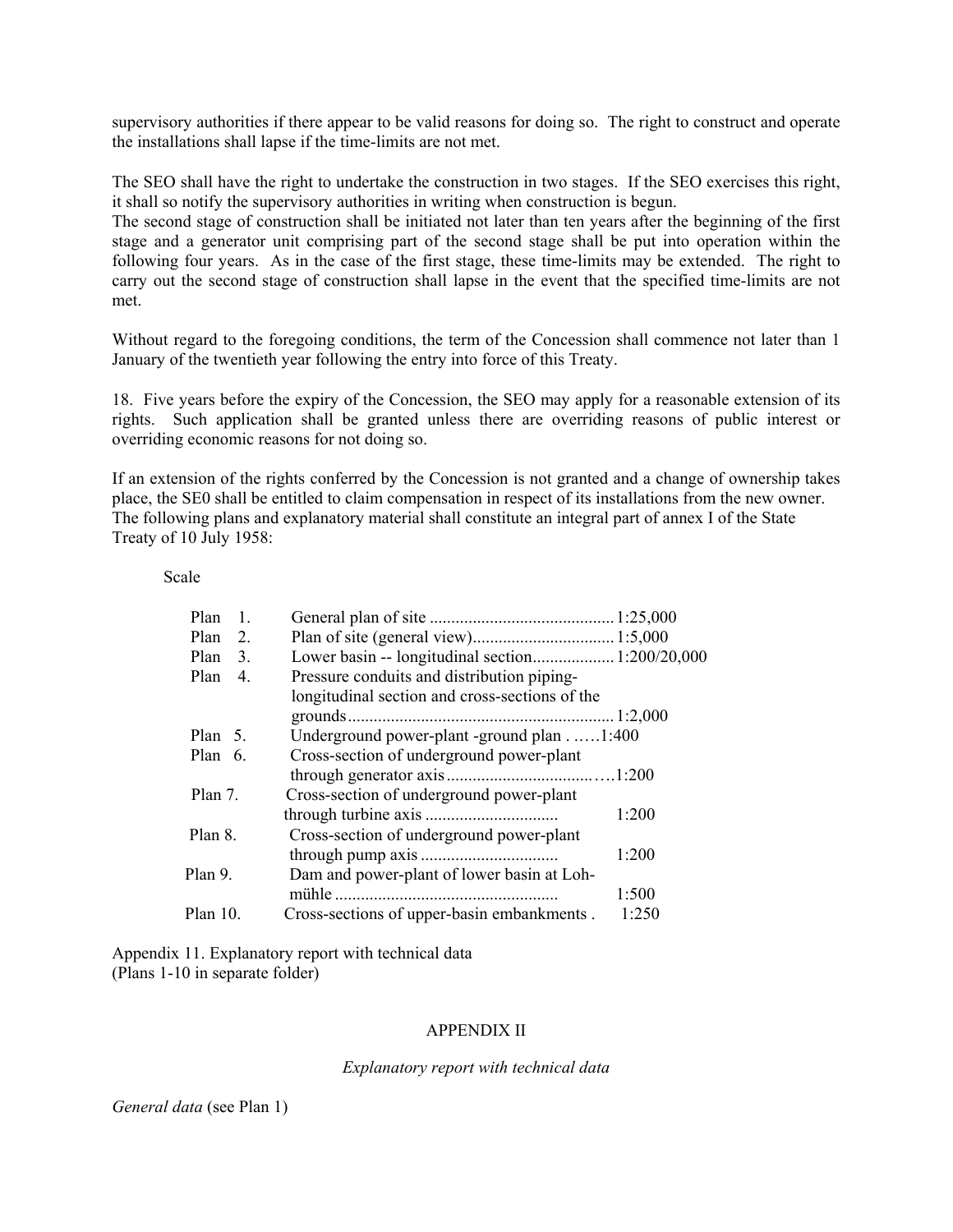The site of the Vianden pump-fed power installations, which are to be constructed in the Our valley between Vianden and Stolzembourg, is in the heart of the major western European industrial areas. They will consist of a reservoir in the Our valley, an underground power-plant, an artificial elevated storage basin, and connecting pipes between the upper and lower basins, and they will serve to improve the supply of current; water will be pumped into the upper basin during periods of low power consumption to permit the production of peak current. This daily rotation process will not adversely affect the natural movement of water in the Our below the masonry dam.

# *Description of the installations*

*(a) Lower basin* (see plans 2, 3, 7 and 9)

A masonry dam at Lohmühle, above Vianden, will bank up the river for a distance of approximately eight kilometres and permit an effective water withdrawal of approximately five million cubic metres. The natural flow of the Our will be utilized in a small power-plant at the base of the dam. The dam will be equipped with a number of locking devices so as to ensure that water is discharged without hindrance at the rate of 400 cubic metres per second at high water without rising above the maximum water-level fixed by the Concession.

The flooding of residential and other-useful areas will be held to a minimum and will necessitate reconstruction only at Bivels. Submerged roads will be replaced by roads situated on higher ground.

### (b) *Upper basin and Pressure shaft* (see plans 2, 4, 8 and 10)

The elevated storage basin will be constructed approximately 2.6 kilometres south of Stolzembourg on the Nikolausberg, which rises nearly 300 metres above the river valley, and will be formed by an embarkment made will amount to approximately three million cubic metres in the first stage of construction and approximately 5.5 million in the final stage. Two short pressure shafts will lead from the elevated basin to the power-plant.

### *(c) Power-plant* (see plans 4, 5 and 6)

In the first and second stages the power-plant will be constructed under-ground with a view to obtaining the shortest possible connexion between the upper and lower basins. The required excavation will be carried out diagonally across the geological strata of the rock in order to achieve a high degree of stability. The geological reports show the bed-rock schist to be of unusually good quality. The exploration tunnel, approximately 350 metres in length, which opened up the area of the excavation and of the distribution piping was successfully driven without the use of timbering. The power-plant will be equipped with four horizontal generator-units in the first stage of construction and eight in the final stage, each unit consisting of a turbine, a motor generator, a starting turbine with gear-clutch, and a pump. The power-plant and the lower basin will be linked by pressure conduits.

The current generated will be transformed to a higher potential. It will be carried from the plant by overhead lines.

### *Technical data*

The most important data relating to the pump-fed power plant (first and second stages of construction) are as follows: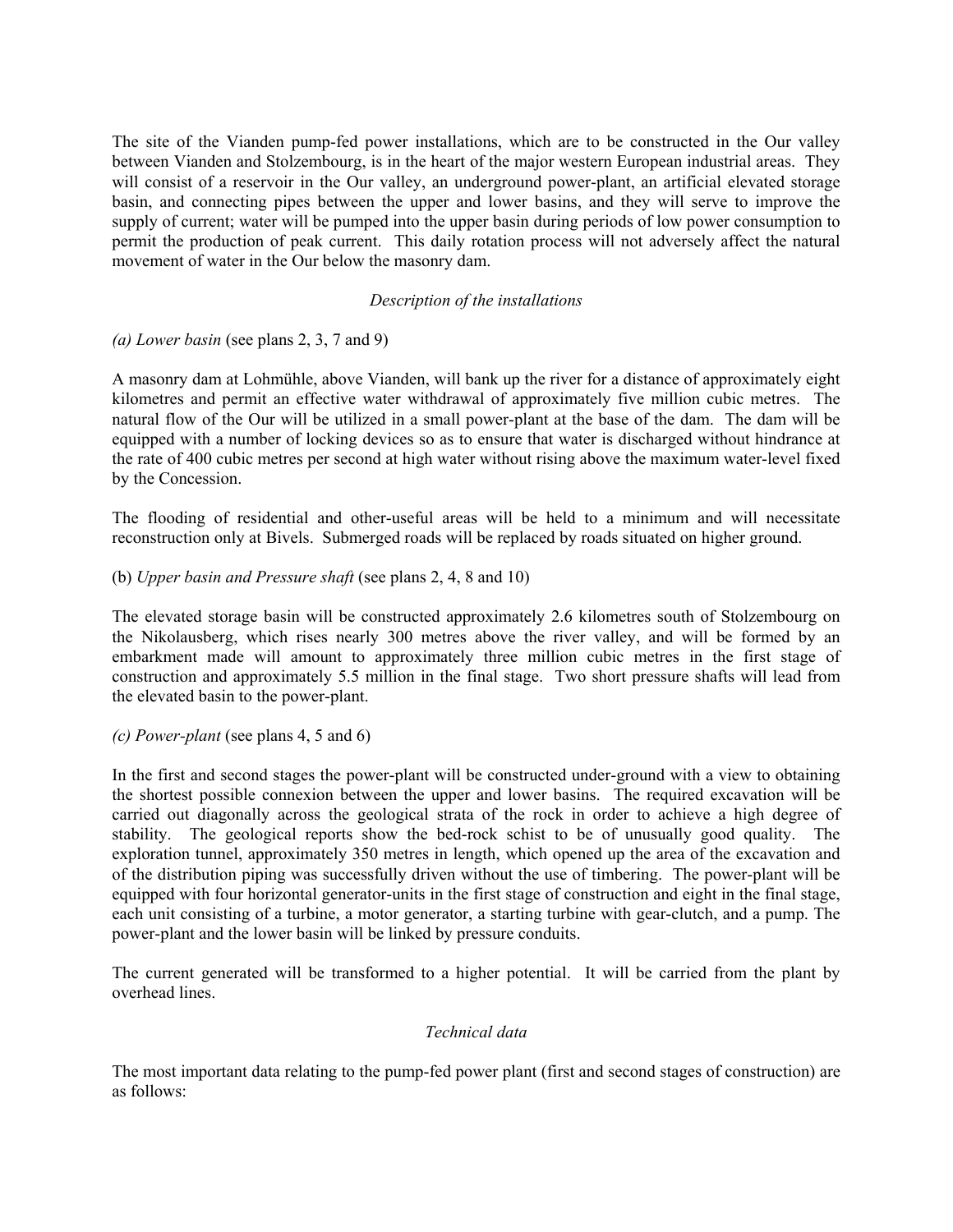| Output in operation of turbine<br>Input for operation of pump<br>Number of generator-units (each con-<br>sisting of a turbine, a motor-genera- |                                 | approx. 640,000 kw<br>approx. 520,000 kw                 |  |
|------------------------------------------------------------------------------------------------------------------------------------------------|---------------------------------|----------------------------------------------------------|--|
| tor and a pump)                                                                                                                                |                                 | 8                                                        |  |
|                                                                                                                                                |                                 | (4 in first stage of construction)                       |  |
| Hours in use:                                                                                                                                  | Per day                         | Per year                                                 |  |
| Turbine                                                                                                                                        | 4.25                            | 1,450                                                    |  |
| Pump                                                                                                                                           | 8                               | 2,720                                                    |  |
| Effective capacity of lower basin<br>Effective capacity of upper basin                                                                         | approx. $5$                     | million cubic metres                                     |  |
| in first stage<br>in final stage<br>Useful head of water (average)                                                                             | approx. 3<br>approx. 278 metres | million cubic metres<br>approx. 5.5 million cubic metres |  |

*Construction* (see plan 2)

The construction of the complete installations will be carried out in two stages.

It will be possible to enlarge the power-plant after the first stage of construction without curtailing its operation.

# ANNEX II

# *Provisions concerning proceedings in respect of water rights and expropriation*

1. After the Concession granted to the SEO becomes effective, the forthcoming construction of the project shall be made known in the manner prescribed by local custom, the plans shall be made available for inspection at the offices of the municipalities concerned, and all persons who will suffer injury as a result of the contemplated utilization of the river shall be called upon to come forward and submit claims in respect of such injury within six weeks. It shall, at the same time, be announced that any person failing to submit a valid claim within the specified time limit shall subsequently be entitled to present only such claims as he was unable to anticipate within the said time-limit.

Any person who is prevented by compelling circumstances from observing the time-limit shall be entitled to submit his claims subsequently if he does so as soon as the circumstances in question have ceased to apply.

2. The parcels of land or portions thereof required for the construction of the reservoirs and power-plants shall be acquired by the SEO so far as possibly by private contract. If this cannot be accomplished on suitable terms within a reasonable period of time, the property shall be acquired and its ownership transferred in accordance with article 3 of the State Treaty. In any proceedings that may arise, the documents comprising the Concession governing water rights shall be decisive. Any rights of third parties to the aforementioned parcels of land, as well as other rights of usufruct, shall lapse when the property is transferred, and compensation to be determined in accordance with paragraph 5 of this annex shall be made therefor. The amount of such compensation shall, where necessary, be held in deposit.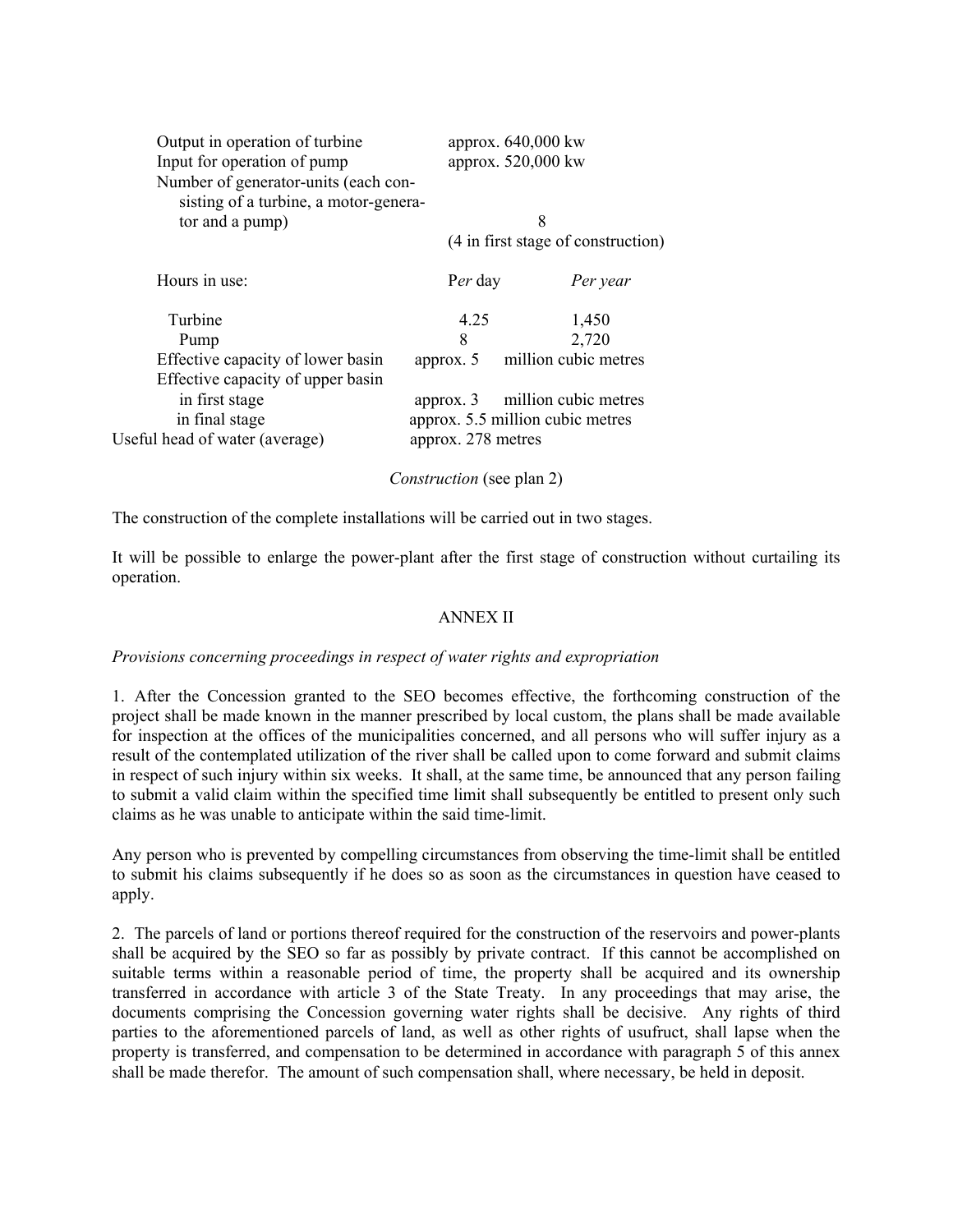3. In the event that rights relating to the utilization of water-power are extinguished or impaired as a result of the construction or operation of the SEO installations, compensation may be made by supplying electric power to the person concerned if he agrees to such arrangement. The amount of power to be supplied shall be determined on the basis of the water rights lawfully held by the injured party.

4. Where any parcel of land, even though not directly affected, suffers impairment - e.g., through all adverse change in the groundwater level - the impairment shall be prevented or so far as possible limited by such measures as are possible. Where the cost of such measures is greater than the damage incurred or where the measures are otherwise economically unsound, suitable monetary compensation shall be made.

5. Questions relating to the validity of claims, the amount of compensation to be made and its distribution among various claimants shall be decided, with due regard to the provisions of this annex, by the competent courts.

# ANNEX III

### *Provisions relating to company law*

In view of the fact that the installations as a whole constitute a frontier power-plant, the following provisions are hereby laid down:

1. Each of the two contracting countries shall be entitled to designate one or two representatives, one of whom in the case of Luxembourg shall be the Government Commissioner, to attend general shareholders' meetings and meetings of the Board of Directors and the Management Committee of the SEO. If these representatives consider a decision to be prejudicial to the interests of their country, they may enter an objection accompanied by a statement of grounds, and the contested decision shall then be reviewed at a second meeting. In such cases, the SEO shall confer with the Government of the complainant country concerning the matters at issue and shall thereupon take a new decision. The representatives of the two countries shall not be entitled to enter an objection to the second decision.

The aforementioned proceedings shall be completed as expeditiously as possible within a period of two months.

2. (a) The Luxembourg and German members of the Board of Directors of the SEO shall form an absolute majority irrespective of the exent of Luxembourg or German participation in the company's capital

(b) The chairman of the Board of Directors shall be a Luxembourg national and the vice-chairman a German national.

*(c)* The Board of Directors shall have not more than twenty-one members, who shall be appointed in accordance with the articles of association of the SEO. The Luxembourg shareholders shall be guaranteed not less than eleven seats on the Board - including not less than seven for the Grand Duchy of Luxembourg - and the German shareholders not less than seven.

3. The shares issued by the SEO shall be registered shares and shall be transferable only with the prior approval of the Board of Directors of the SEO. Such approval shall require a two-thirds majority of the votes, the said majority to include the votes of the Board members appointed by the Grand Duchy Of Luxembourg as a holder of registered shares as well as the vote of at least one of the members appointed by the German shareholders.